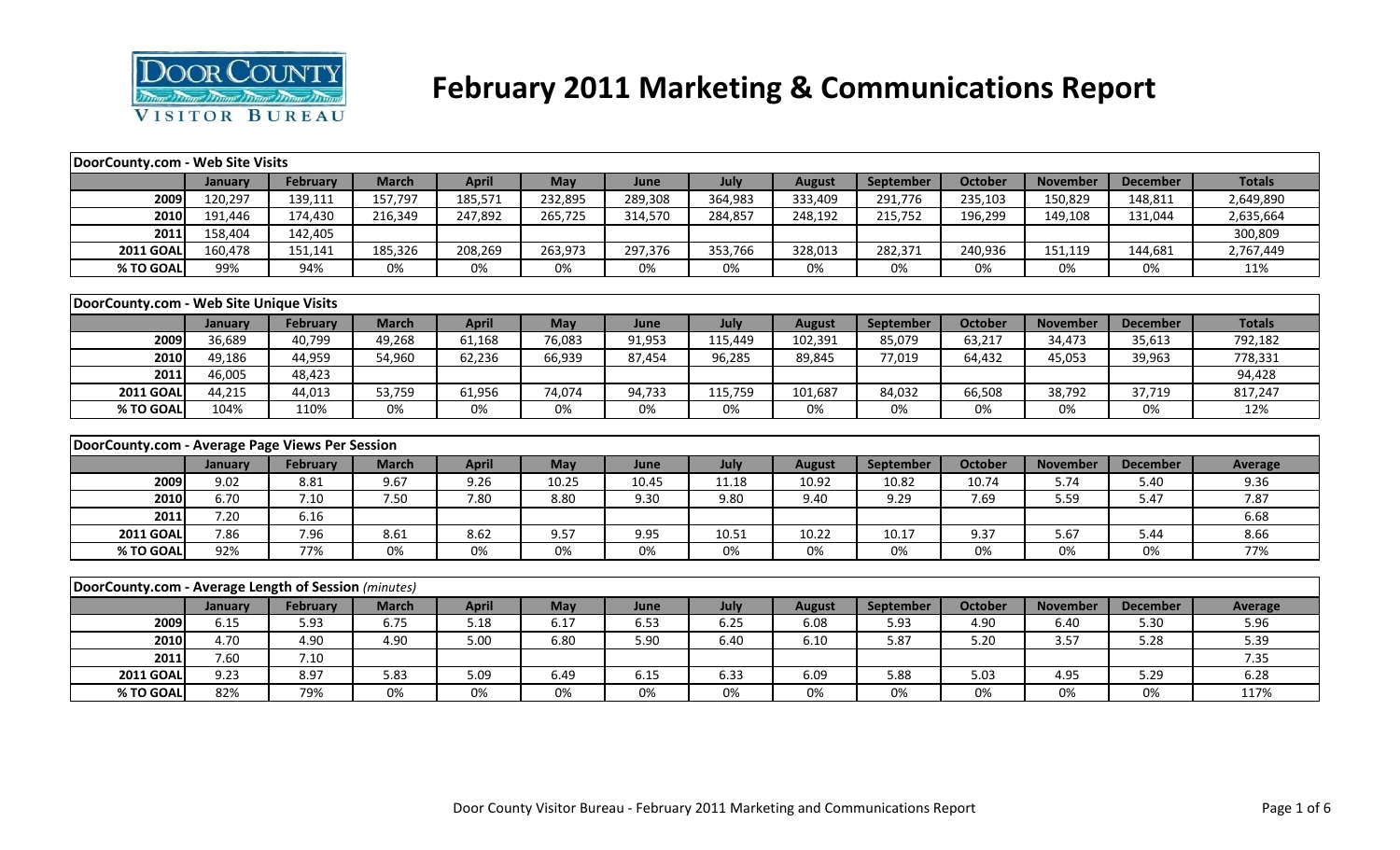| DoorCounty.com - Top Ten Most Requested Pages for the Month |                   |
|-------------------------------------------------------------|-------------------|
| 1) Homepage                                                 | 6) Waterfront     |
| 2) Where to Stay                                            | 7) Resort         |
| 3) What to do                                               | 8) Plan your trip |
| 4) Events calendar                                          | 9) Cottage/house  |
| 5) Hotel/motel/inn                                          | 10) B & B         |

| DoorCounty.com - Top Ten Referring Sites for the Month |                               |  |  |  |  |  |  |  |  |  |
|--------------------------------------------------------|-------------------------------|--|--|--|--|--|--|--|--|--|
| 1) google/organic                                      | 6) doorcounty.com/referral    |  |  |  |  |  |  |  |  |  |
| 2) (direct)(none)                                      | 7) aol/organic                |  |  |  |  |  |  |  |  |  |
| 3) bing/organic                                        | 8) search/organic             |  |  |  |  |  |  |  |  |  |
| 4) google/cpc                                          | 9) links.mkt2424.com/referral |  |  |  |  |  |  |  |  |  |
| 5) yahoo/cpc                                           | 10) facebook.com/referral     |  |  |  |  |  |  |  |  |  |

| <b>Explore The Door Video Travel Show Activity</b> (views/downloads) |         |                 |              |        |        |        |        |        |                  |         |                 |                 |               |
|----------------------------------------------------------------------|---------|-----------------|--------------|--------|--------|--------|--------|--------|------------------|---------|-----------------|-----------------|---------------|
|                                                                      | Januarv | <b>February</b> | <b>March</b> | April  | May    | June   | July   | August | <b>September</b> | October | <b>November</b> | <b>December</b> | <b>Totals</b> |
| 2009                                                                 | 7,834   | 6,752           | 7,466        | 7,324  | 8,515  | 10,647 | 14,250 | 14,051 | 12,452           | 11,104  | 7,096           | 8,392           | 115,883       |
| 2010                                                                 | 9,638   | 8,126           | 9,670        | 10,518 | 10,963 | 12,829 | 16,608 | 15,617 | 14,336           | 12,512  | 5,789           | 6,635           | 133,241       |
| 2011                                                                 | 7,042   | 5,958           |              |        |        |        |        |        |                  |         |                 |                 | 13,000        |
| <b>2011 GOAL</b>                                                     | 8,371   | 7,269           | 9,206        | 9,600  | 11,028 | 12,836 | 15,797 | 15,216 | 13,967           | 16,706  | 8,269           | 8,973           | 137,238       |
| % TO GOAL                                                            | 84%     | 82%             | 0%           | 0%     | 0%     | 0%     | 0%     | 0%     | 0%               | 0%      | 0%              | 0%              | 9%            |

|                  | <b>Pay-Per-Click Results</b> |                   |       |       |       |       |       |               |           |                |                 |                 |               |  |
|------------------|------------------------------|-------------------|-------|-------|-------|-------|-------|---------------|-----------|----------------|-----------------|-----------------|---------------|--|
|                  | <b>January</b>               | February          | March | April | May   | June  | July  | <b>August</b> | September | <b>October</b> | <b>November</b> | <b>December</b> | <b>Totals</b> |  |
| 2009             |                              | Started March '09 | 3,629 | 7,557 | 6,177 | 5,567 | 6,361 | 5,654         | 6,203     | 3,381          | 2,186           | 3,943           | 50,658        |  |
| 2010             | 4,614                        | 4,385             | 9,300 | 6,582 | 5,264 | 6,424 | 6,439 | 6,721         | 6,983     | 6,507          | 3,656           | 3,836           | 70,711        |  |
| 2011             | 4,504                        | 4,443             |       |       |       |       |       |               |           |                |                 |                 | 8,947         |  |
| <b>2011 GOAL</b> | 6,666                        | 6,666             | 6,668 | 6,667 | 6,667 | 6,667 | 6,666 | 6,667         | 6,667     | 66,667         | 6,666           | 6,666           | 80,000        |  |
| % TO GOAL        | 68%                          | 67%               | 0%    | 0%    | 0%    | 0%    | 0%    | 0%            | 0%        | 0%             | 0%              | 0%              | 11%           |  |

|                  | Door County Insider Tip E-Newsletter - Number of E-Mails Sent |                 |           |              |         |         |         |               |                  |                |                 |                 |               |  |
|------------------|---------------------------------------------------------------|-----------------|-----------|--------------|---------|---------|---------|---------------|------------------|----------------|-----------------|-----------------|---------------|--|
|                  | Januarv                                                       | <b>February</b> | March     | April        | Mav     | June    | July    | <b>August</b> | <b>September</b> | <b>October</b> | <b>November</b> | <b>December</b> | <b>Totals</b> |  |
| 2009             | 141,195                                                       | 393,054         | 263,000   | 0 - FOB Post | 703,048 | 397,470 | 408,306 | 403,777       | 385,086          | 402,850        | 382,390         | 370,018         | 4,250,194     |  |
| <b>2010</b>      | 371,019                                                       | 360,592         | 354,519   | 354,430      | 789,935 | 338,109 | 384,033 | 561,135       | 1,067,900        | 530,701        | 538,905         | 535,579         | 6,186,857     |  |
| 2011             | 515,962                                                       |                 |           |              |         |         |         |               |                  |                |                 |                 | 515,962       |  |
| <b>2011 GOAL</b> | 515.571                                                       |                 | 1,031,142 | 515,571      | 515,571 | 515,571 | 515,571 | 515,571       | 515,571          | 515,571        | 515,571         | 515,573         | 6,186,857     |  |
| % TO YTD GOAL    | 100%                                                          |                 | 0%        | 0%           | 0%      | 0%      | 0%      | 0%            | 0%               | 0%             | 0%              | 0%              | 8%            |  |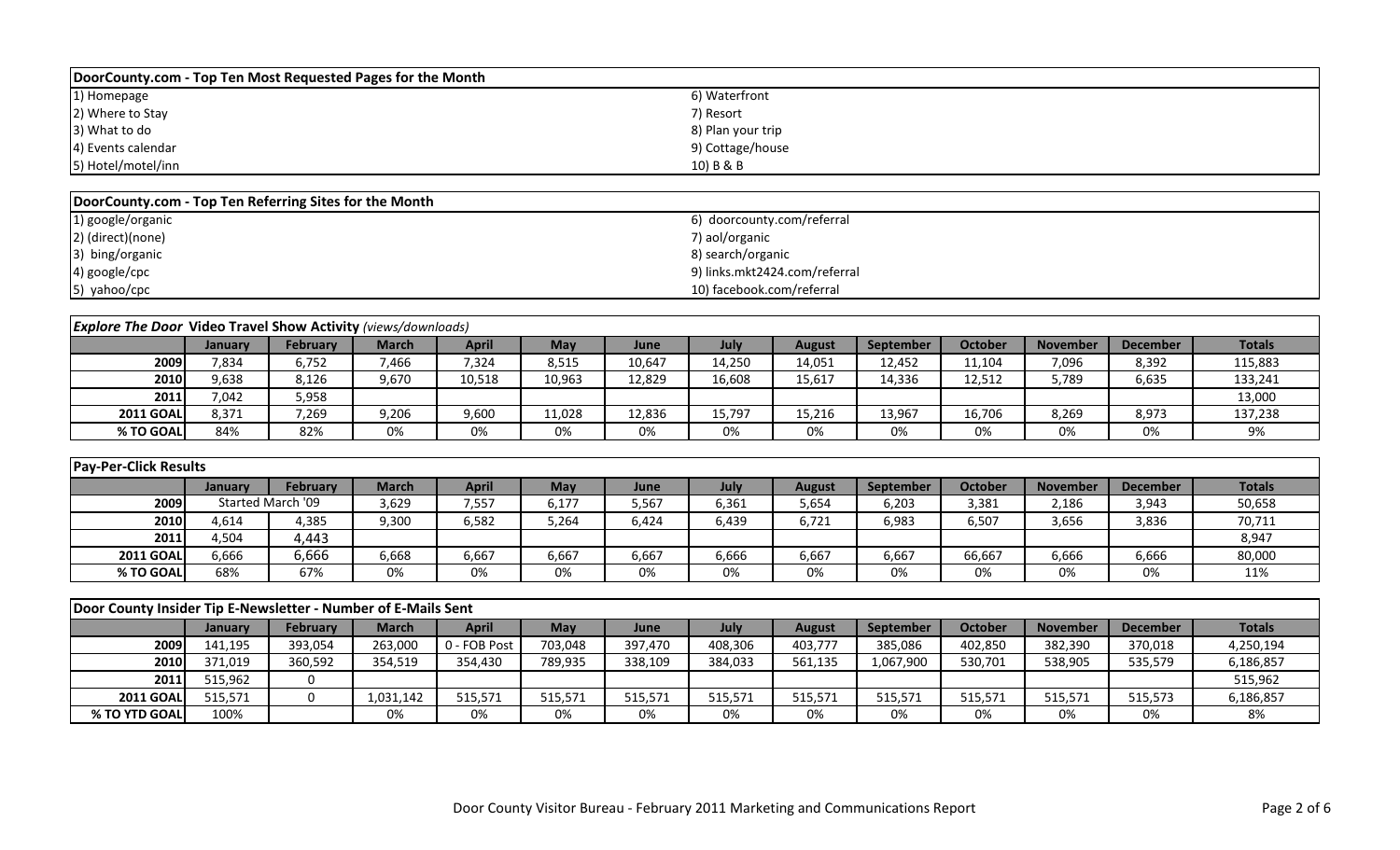| Door County Insider Tip E-Newsletter - Open Rates   |                             |                    |              |                               |            |                                     |           |               |                              |                |                 |                 |                |
|-----------------------------------------------------|-----------------------------|--------------------|--------------|-------------------------------|------------|-------------------------------------|-----------|---------------|------------------------------|----------------|-----------------|-----------------|----------------|
|                                                     | January                     | February           | <b>March</b> | <b>April</b>                  | May        | June                                | July      | <b>August</b> | September                    | October        | <b>November</b> | <b>December</b> | <b>Average</b> |
| 2009                                                | 19.67%                      | 17.34%             | 13.98%       | 0 - FOB Post                  | 12.60%     | 15.63%                              | 14.56%    | 15.45%        | 16.49%                       | 10.71%         | 9.00%           | 9.31%           | 14.07%         |
| 2010                                                | 15.00%                      | 13.46%             | 12.70%       | 14.40%                        | 15.05%     | 14.31%                              | 12.70%    | 14.30%        | 13.19%                       | 11.55%         | 9.13%           | 9.94%           | 12.98%         |
| 2011                                                | 14.50%                      | 0.00%              |              |                               |            |                                     |           |               |                              |                |                 |                 | 7.25%          |
| <b>2011 GOAL</b>                                    | 15.00%                      | 0.00%              | 13.34%       | 14.60%                        | 14.00%     | 14.97%                              | 13.63%    | 14.88%        | 14.84%                       | 11.13%         | 9.07%           | 9.63%           | 13.37%         |
| % TO GOAL                                           | 97%                         |                    | 0%           | 0%                            | 0%         | 0%                                  | 0%        | $0\%$         | 0%                           | 0%             | 0%              | 0%              | 54%            |
|                                                     |                             |                    |              |                               |            |                                     |           |               |                              |                |                 |                 |                |
| Door County Insider Tip E-Newsletter - Click Thru's |                             |                    |              |                               |            |                                     |           |               |                              |                |                 |                 |                |
|                                                     | January                     | <b>February</b>    | <b>March</b> | <b>April</b>                  | May        | June                                | July      | <b>August</b> | September                    | <b>October</b> | <b>November</b> | <b>December</b> | <b>Average</b> |
| 2009                                                | 3.00%                       | 2.28%              | 7.02%        | 0 - FOB Post                  | 9.21%      | 4.74%                               | 4.05%     | 4.25%         | 4.70%                        | 2.16%          | 2.08%           | 2.02%           | 4.14%          |
| 2010                                                | 3.57%                       | 3.80%              | 3.11%        | 2.96%                         | 3.01%      | 3.51%                               | 2.96%     | 2.25%         | 3.02%                        | 2.69%          | 1.69%           | 2.05%           | 2.89%          |
| 2011                                                | 3.55%                       | 0.00%              |              |                               |            |                                     |           |               |                              |                |                 |                 | 1.78%          |
| <b>2011 GOAL</b>                                    | 3.14%                       | 0.00%              | 4.86%        | 1.52%                         | 4.59%      | 3.57%                               | 3.22%     | 3.07%         | 3.25%                        | 2.26%          | 1.70%           | 2.02%           | 2.77%          |
| % TO GOAL                                           | 113%                        |                    | 0%           | 0%                            | 0%         | 0%                                  | 0%        | 0%            | 0%                           | 0%             | 0%              | 0%              | 64%            |
|                                                     |                             |                    |              |                               |            |                                     |           |               |                              |                |                 |                 |                |
| <b>Advertising - Programs &amp; Campaigns</b>       |                             |                    |              |                               |            |                                     |           |               |                              |                |                 |                 |                |
|                                                     | January                     | <b>February</b>    | <b>March</b> | <b>April</b>                  | May        | June                                | July      | <b>August</b> | September                    | <b>October</b> | <b>November</b> | <b>December</b> |                |
| 2009                                                | Image                       | No ads             | Image        | Image/FOB*                    | Image/FOB* | Image                               | Image     | KSD**         | Image/KSD**                  | HHN***         | $HHN***$        | HHN/NOR****     |                |
| 2010                                                | No ads                      | <b>NOR</b>         | NOR/Image    | Image/FOB*                    | Image/FOB* | Image/FOB*                          | Image     | Image/KSD     | Image.KSD**                  | Image          | HHN***          | HHN/NOR****     |                |
| 2011                                                | Image/NOR                   | <b>NOR</b>         |              |                               |            |                                     |           |               |                              |                |                 |                 |                |
|                                                     | *FOB = Festival of Blossoms |                    |              | ** KSD = Kingdom So Delicious |            | *** HHN = Holidays and Holly Nights |           |               | **** NOR = Nature of Romance |                |                 |                 |                |
|                                                     |                             |                    |              |                               |            |                                     |           |               |                              |                |                 |                 |                |
| <b>Advertising - Gross Impressions</b>              |                             |                    |              |                               |            |                                     |           |               |                              |                |                 |                 |                |
|                                                     | January                     | February           | <b>March</b> | <b>April</b>                  | May        | June                                | July      | <b>August</b> | September                    | <b>October</b> | <b>November</b> | <b>December</b> | <b>Total</b>   |
| 2009                                                | 135,000                     | $\Omega$           | 2,493,141    | 12,177,932                    | 15,421,237 | 4,938,791                           | 905,436   | 1,091,428     | 5,082,822                    | 1,687,580      | 4,552,012       | 230,715         | 48,716,094     |
| 2010                                                | $\mathbf{0}$                | 1,009,657          | 996,461      | 5,191,602                     | 7,704,781  | 2,417,705                           | 2,350,861 | 1,497,739     | 9,848,936                    | 801,682        | 774,004         | 20,000          | 32,613,428     |
| 2011                                                | 1,266,927                   | 1,646,702          |              |                               |            |                                     |           |               |                              |                |                 |                 | 2,913,629      |
| <b>2011 GOAL</b>                                    | 1,007,755                   | 1,679,591          | 1,343,673    | 2,015,511                     | 10,077,549 | 2,687,346                           | 2,351,428 | 1,679,592     | 8,397,957                    | 1,007,755      | 1,007,755       | 335,918         | 33,591,830     |
| % TO GOAL                                           | 126%                        | 98%                | 0%           | 0%                            | 0%         | 0%                                  | 0%        | 0%            | 0%                           | 0%             | 0%              | 0%              | 9%             |
|                                                     |                             |                    |              |                               |            |                                     |           |               |                              |                |                 |                 |                |
| <b>Advertising - Media Placed 2011</b>              |                             |                    |              |                               |            |                                     |           |               |                              |                |                 |                 |                |
|                                                     | <b>January</b>              | February           | <b>March</b> | <b>April</b>                  | May        | June                                | July      | <b>August</b> | September                    | <b>October</b> | <b>November</b> | <b>December</b> | <b>Total</b>   |
| <b>Total Paid</b>                                   | \$10,659                    | \$14,874           |              |                               |            |                                     |           |               |                              |                |                 |                 | \$25,533       |
| <b>Co-Op Dollars</b>                                | \$0                         | \$0                |              |                               |            |                                     |           |               |                              |                |                 |                 | \$0            |
| <b>Barter Dollars</b>                               | \$5,540                     | \$294              |              |                               |            |                                     |           |               |                              |                |                 |                 | \$5,834        |
| <b>Unpaid Dollars</b>                               | \$2,353                     | $\overline{\xi_0}$ |              |                               |            |                                     |           |               |                              |                |                 |                 | \$2,353        |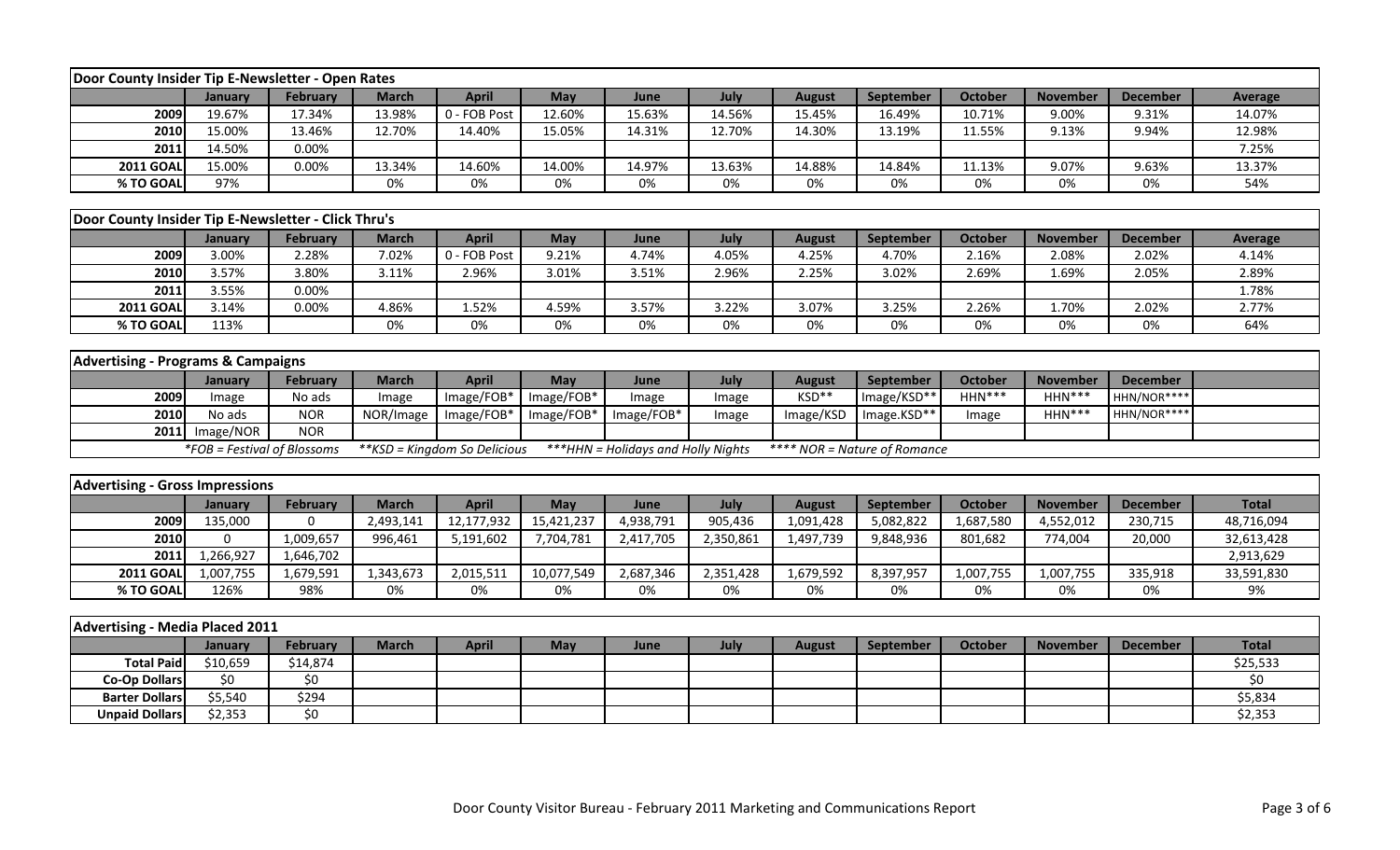| <b>Media Marketing Program - Impressions</b>          |              |                 |              |              |             |                 |             |               |                  |                |                 |                 |               |
|-------------------------------------------------------|--------------|-----------------|--------------|--------------|-------------|-----------------|-------------|---------------|------------------|----------------|-----------------|-----------------|---------------|
|                                                       | January      | February        | <b>March</b> | <b>April</b> | May         | June            | July        | <b>August</b> | September        | October        | <b>November</b> | <b>December</b> | <b>Totals</b> |
| 2009                                                  | 448,260      | 69,265          | 619,860      | 2,006,298    | 3,176,532   | 192,000         | 952,301     | 850,693       | 610,309          | 2,865,331      | 1,191,298       | 2,661,086       | 15,643,233    |
| 2010                                                  | 1,017,295    | 304,649         | 1,562,351    | 1,315,770    | 738,046     | 213,955         | 16,055,478  | 805,595       | 853,768          | 903,207        | 313,088         | 460,000         | 24,543,202    |
| 2011                                                  | 1,187,039    | 647,731         |              |              |             |                 |             |               |                  |                |                 |                 | 1,834,770     |
| <b>2011 GOAL</b>                                      | 465,922      | 374,227         | 939,259      | 1,895,188    | 2,342,914   | 433,680         | 4,913,077   | 861,241       | 990,422          | 2,302,266      | 710,748         | 1,997,476       | 18,226,420    |
| % TO GOAL                                             | 255%         | 173%            | 0%           | 0%           | 0%          | 0%              | 0%          | 0%            | 0%               | 0%             | 0%              | 0%              | 10%           |
|                                                       |              |                 |              |              |             |                 |             |               |                  |                |                 |                 |               |
| Media Marketing Program - Ad Value Equivalency        |              |                 |              |              |             |                 |             |               |                  |                |                 |                 |               |
|                                                       | January      | <b>February</b> | <b>March</b> | <b>April</b> | May         | June            | July        | <b>August</b> | September        | <b>October</b> | <b>November</b> | <b>December</b> | <b>Totals</b> |
| 2009                                                  | \$70,800     | \$5,763         | \$132,004    | \$228,959    | \$148,175   | \$18,888        | \$100,253   | \$97,522      | \$42,473         | \$47,271       | \$111,276       | \$150,130       | \$1,153,514   |
| 2010                                                  | \$37,936     | \$16,443        | \$361,125    | \$67,217     | \$46,351    | \$102,304       | \$421,940   | \$23,316      | \$173,883        | \$24,835       | \$70,052        | \$57,350        | \$1,402,752   |
| 2011                                                  | \$74,363     | \$58,692        |              |              |             |                 |             |               |                  |                |                 |                 | \$133,055     |
| <b>2011 GOAL</b>                                      | \$55,677     | \$77,125        | \$201,846    | \$145,610    | \$199,290   | \$65,565        | \$222,999   | \$80,441      | \$123,880        | \$62,893       | \$75,801        | \$147,735       | \$1,458,862   |
| % TO GOAL                                             | 134%         | 76%             | 0%           | 0%           | $0\%$       | 0%              | 0%          | 0%            | 0%               | 0%             | 0%              | 0%              | 9%            |
|                                                       |              |                 |              |              |             |                 |             |               |                  |                |                 |                 |               |
| <b>Media Marketing Program - Visiting Journalists</b> |              |                 |              |              |             |                 |             |               |                  |                |                 |                 |               |
|                                                       | January      | <b>February</b> | <b>March</b> | <b>April</b> | May         | June            | July        | <b>August</b> | September        | <b>October</b> | <b>November</b> | <b>December</b> | <b>Totals</b> |
| 2009                                                  | $\mathbf 0$  | 13              | $\mathbf 0$  | $\mathbf 0$  | $\mathbf 0$ | 17              | 0           | 0             | $\mathbf 0$      | 16             | $\mathbf 0$     | 6               | 52            |
| 2010                                                  | $\mathbf 0$  | $\overline{12}$ | $\mathbf 0$  | $\mathbf 0$  | 14          | 18              | $\mathbf 0$ | $\Omega$      | 11               | 11             | $\mathbf 0$     | $\mathbf{1}$    | 67            |
| 2011                                                  | $\mathbf 0$  | 13              |              |              |             |                 |             |               |                  |                |                 |                 | 13            |
| <b>2011 GOAL</b>                                      | $\mathbf{0}$ | $\overline{12}$ | 0            | $\mathbf 0$  | 12          | 12              | $\mathbf 0$ | $\mathbf 0$   | 12               | 12             | $\mathbf 0$     | $\mathbf 0$     | 60            |
| % TO GOAL                                             |              | 108%            |              |              | 0%          | $0\%$           |             |               | 0%               | $0\%$          |                 |                 | 22%           |
|                                                       |              |                 |              |              |             |                 |             |               |                  |                |                 |                 |               |
| Media Monitoring - Publicity Value (Cision)           |              |                 |              |              |             |                 |             |               |                  |                |                 |                 |               |
|                                                       | January      | <b>February</b> | <b>March</b> | <b>April</b> | May         | June            | July        | <b>August</b> | September        | <b>October</b> | <b>November</b> | <b>December</b> | <b>Totals</b> |
| 2009                                                  | \$92,657     | \$101,075       | \$113,937    | \$145,862    | \$302,359   | \$246,944       | \$212,829   | \$150,699     | \$67,750         | \$325,228      | \$32,522        | \$59,646        | \$1,851,510   |
| 2010                                                  | \$267,948    | \$162,592       | \$123,631    | \$128,682    | \$717,013   | \$153,716       | \$338,534   | \$207,042     | \$232,090        | \$176,386      | \$166,130       | \$34,037        | \$2,707,803   |
| 2011                                                  | \$359,058    | \$93,762        |              |              |             |                 |             |               |                  |                |                 |                 | \$452,820     |
| <b>2011 GOAL</b>                                      | \$143,150    | \$110,084       | \$204,027    | \$89,549     | \$518,410   | \$316,995       | \$363,879   | \$356,171     | \$276,914        | \$201,173      | \$189,565       | \$208,666       | \$2,978,583   |
| % TO GOAL                                             | 251%         | 85%             | 0%           | 0%           | 0%          | 0%              | 0%          | 0%            | 0%               | 0%             | 0%              | 0%              | 15%           |
|                                                       |              |                 |              |              |             |                 |             |               |                  |                |                 |                 |               |
| <b>Group Tour Contacts</b>                            |              |                 |              |              |             |                 |             |               |                  |                |                 |                 |               |
|                                                       | January      | <b>February</b> | <b>March</b> | <b>April</b> | May         | June            | July        | <b>August</b> | <b>September</b> | <b>October</b> | <b>November</b> | <b>December</b> | <b>Totals</b> |
| 2009                                                  | 0            | 38              | $\mathbf 0$  | 25           | 296         | 60              | 100         | 310           | 9                | 74             | 24              | 58              | 994           |
| 2010                                                  | 67           | 151             | 191          | 21           | 19          | $\overline{36}$ | 26          | 376           | 169              | 104            | 102             | 82              | 1,344         |
| 2011                                                  | 47           | 181             |              |              |             |                 |             |               |                  |                |                 |                 | 228           |
| <b>2011 GOAL</b>                                      | 43           | 128             | 128          | 30           | 190         | 92              | 72          | 400           | 110              | 110            | 73              | 82              | 1,478         |
| % TO GOAL                                             | 109%         | 141%            | 0%           | 0%           | 0%          | $0\%$           | 0%          | 0%            | 0%               | 0%             | 0%              | $0\%$           | 15%           |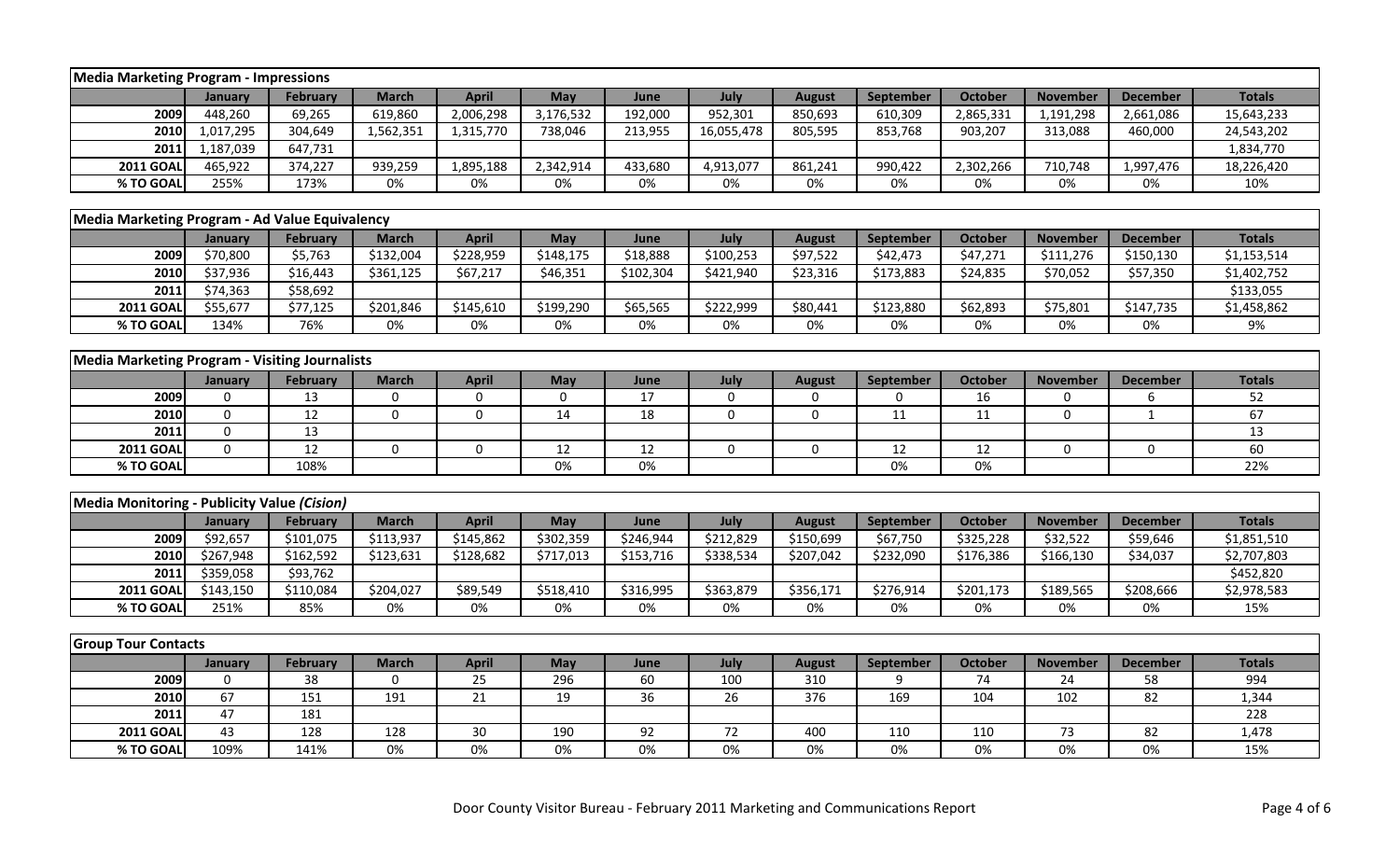| <b>Group Tour Inquiries</b>            |                 |                 |                |                 |                  |                 |                 |                  |                 |                |                  |                 |                 |
|----------------------------------------|-----------------|-----------------|----------------|-----------------|------------------|-----------------|-----------------|------------------|-----------------|----------------|------------------|-----------------|-----------------|
|                                        | January         | <b>February</b> | <b>March</b>   | <b>April</b>    | May              | June            | July            | <b>August</b>    | September       | <b>October</b> | <b>November</b>  | <b>December</b> | <b>Totals</b>   |
| 2009                                   | $\overline{7}$  | 4               | 1              | 14              | 1                | 6               | $\overline{7}$  | $\overline{2}$   | 3               | 8              | 6                | 3               | 62              |
| 2010                                   | 14              | 13              | $\overline{3}$ | 8               | 10               | $\overline{4}$  | 10              | 9                | 17              | 6              | 8                | $\overline{7}$  | 109             |
| 2011                                   | 16              | 13              |                |                 |                  |                 |                 |                  |                 |                |                  |                 | 29              |
| <b>2011 GOAL</b>                       | 16              | 16              | $\overline{4}$ | 9               | 11               | 5               | 11              | 8                | 18              | $\overline{7}$ | 8                | $\overline{7}$  | 120             |
| % TO GOAL                              | 100%            | 81%             | $0\%$          | 0%              | 0%               | 0%              | 0%              | 0%               | 0%              | 0%             | 0%               | 0%              | 24%             |
|                                        |                 |                 |                |                 |                  |                 |                 |                  |                 |                |                  |                 |                 |
| <b>Meeting/Event Planner Contacts</b>  |                 |                 |                |                 |                  |                 |                 |                  |                 |                |                  |                 |                 |
|                                        | January         | <b>February</b> | <b>March</b>   | <b>April</b>    | May              | June            | July            | <b>August</b>    | September       | <b>October</b> | <b>November</b>  | <b>December</b> | <b>Totals</b>   |
| 2009                                   | $\Omega$        | $\mathbf 1$     | $\mathbf{0}$   | 89              | 8                | $\frac{167}{ }$ | $\overline{27}$ | 266              | 3               | 9              | 17               | 64              | 651             |
| 2010                                   | 438             | 507             | 10             | 19              | 36               | 20              | 36              | 305              | 42              | 122            | 30               | 23              | 1,588           |
| 2011                                   | 59              | $\overline{71}$ |                |                 |                  |                 |                 |                  |                 |                |                  |                 | 130             |
| <b>2011 GOAL</b>                       | 87              | 257             | 117            | 135             | $\overline{152}$ | $\overline{35}$ | 52              | $\overline{332}$ | 170             | 223            | $\overline{152}$ | $\overline{35}$ | 1,747           |
| % TO GOAL                              | 68%             | 28%             | 0%             | 0%              | 0%               | 0%              | 0%              | 0%               | 0%              | 0%             | 0%               | 0%              | 7%              |
|                                        |                 |                 |                |                 |                  |                 |                 |                  |                 |                |                  |                 |                 |
| <b>Meeting/Event Planner Inquiries</b> |                 |                 |                |                 |                  |                 |                 |                  |                 |                |                  |                 |                 |
|                                        | January         | <b>February</b> | <b>March</b>   | <b>April</b>    | May              | June            | July            | <b>August</b>    | September       | October        | <b>November</b>  | <b>December</b> | <b>Totals</b>   |
| 2009                                   | $\mathbf{1}$    | $\mathbf{1}$    | $\mathbf 0$    | $\overline{2}$  | $\overline{2}$   | $\overline{2}$  | 11              | 5                | $\mathbf 1$     | 6              | 8                | 6               | 45              |
| 2010                                   | 16              | $\overline{12}$ | $\overline{7}$ | $\overline{13}$ | $\overline{27}$  | 19              | 32              | $\overline{33}$  | $\overline{27}$ | 17             | $\overline{17}$  | 15              | 235             |
| 2011                                   | 43              | 39              |                |                 |                  |                 |                 |                  |                 |                |                  |                 | $\overline{82}$ |
| <b>2011 GOAL</b>                       | $\overline{20}$ | 15              | 9              | 15              | 30               | 21              | 34              | 34               | 28              | 18             | 18               | 17              | 259             |
| % TO GOAL                              | 215%            | 260%            | $0\%$          | 0%              | $0\%$            | 0%              | 0%              | 0%               | 0%              | 0%             | 0%               | 0%              | 32%             |
|                                        |                 |                 |                |                 |                  |                 |                 |                  |                 |                |                  |                 |                 |
| <b>Trade Show Participation</b>        |                 |                 |                |                 |                  |                 |                 |                  |                 |                |                  |                 |                 |
|                                        | January         | <b>February</b> | <b>March</b>   | <b>April</b>    | May              | June            | July            | <b>August</b>    | September       | <b>October</b> | <b>November</b>  | <b>December</b> | <b>Totals</b>   |
| 2009                                   | $\mathbf 0$     | $\mathbf{1}$    | $\mathbf 0$    | $\Omega$        | $\mathbf{0}$     | $\overline{2}$  | $\mathbf 0$     | $\Omega$         | $\mathbf 1$     | $\mathbf{1}$   | $\mathbf{0}$     |                 | 6               |
| 2010                                   | $\mathbf{1}$    | $\mathbf{1}$    | $\mathbf{1}$   | $\mathbf 0$     | $\mathbf 0$      | $\mathbf{1}$    | $\Omega$        | $\Omega$         | $\Omega$        | $\overline{2}$ | $\Omega$         | $\mathbf{1}$    | $\overline{7}$  |
| 2011                                   | $\mathbf 0$     | $\mathbf{1}$    |                |                 |                  |                 |                 |                  |                 |                |                  |                 | $\mathbf{1}$    |
|                                        |                 |                 |                |                 |                  |                 |                 |                  |                 |                |                  |                 |                 |
| Door County Welcome Center - Visitors  |                 |                 |                |                 |                  |                 |                 |                  |                 |                |                  |                 |                 |
|                                        | January         | <b>February</b> | <b>March</b>   | <b>April</b>    | May              | June            | July            | <b>August</b>    | September       | <b>October</b> | <b>November</b>  | <b>December</b> | <b>Totals</b>   |
| 2009                                   | 651             | 677             | 836            | 1,105           | 3,847            | 6,181           | 9,717           | 8,604            | 6,428           | 5,116          | 1,053            | 678             | 44,893          |
| 2010                                   | 604             | 687             | 1,087          | 1,312           | 5,058            | 8,221           | 14,693          | 12,954           | 8,447           | 7,861          | 1,174            | 1,020           | 63,118          |
| 2011                                   | 772             | 850             |                |                 |                  |                 |                 |                  |                 |                |                  |                 | 1,622           |